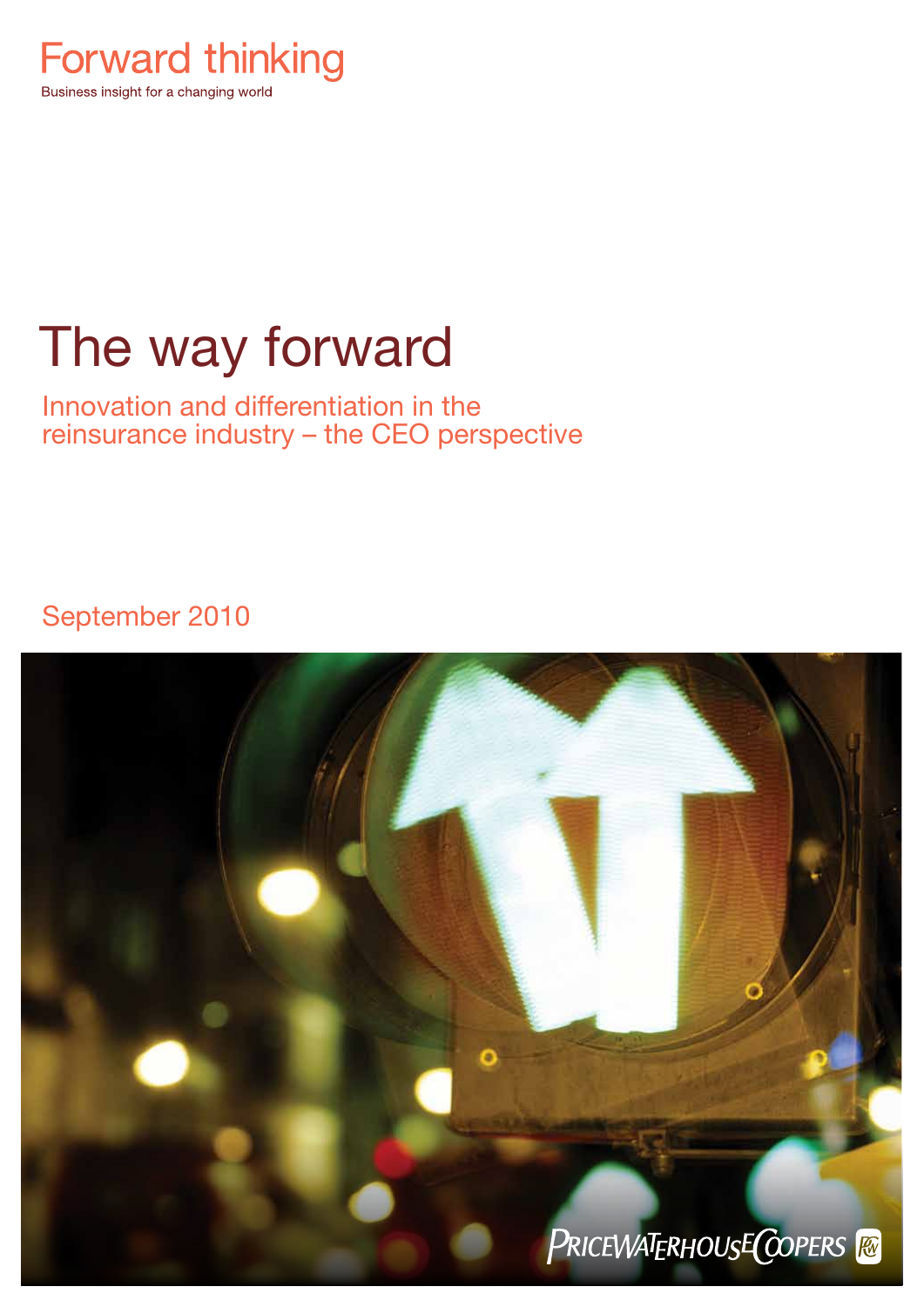# **Contents**



- New challenges emerge
- Who has emerged from the crisis changed? Half of the reinsurance community has changed... ...while the other half has taken a business-as-usual approach
- Holding the underwriting line
- Growth: A real challenge
- Valuations: Will they ever reflect the reinsurance proposition?
- Mixed demand for reinsurance
- The future of the global reinsurance industry at a crossroads
- Contacts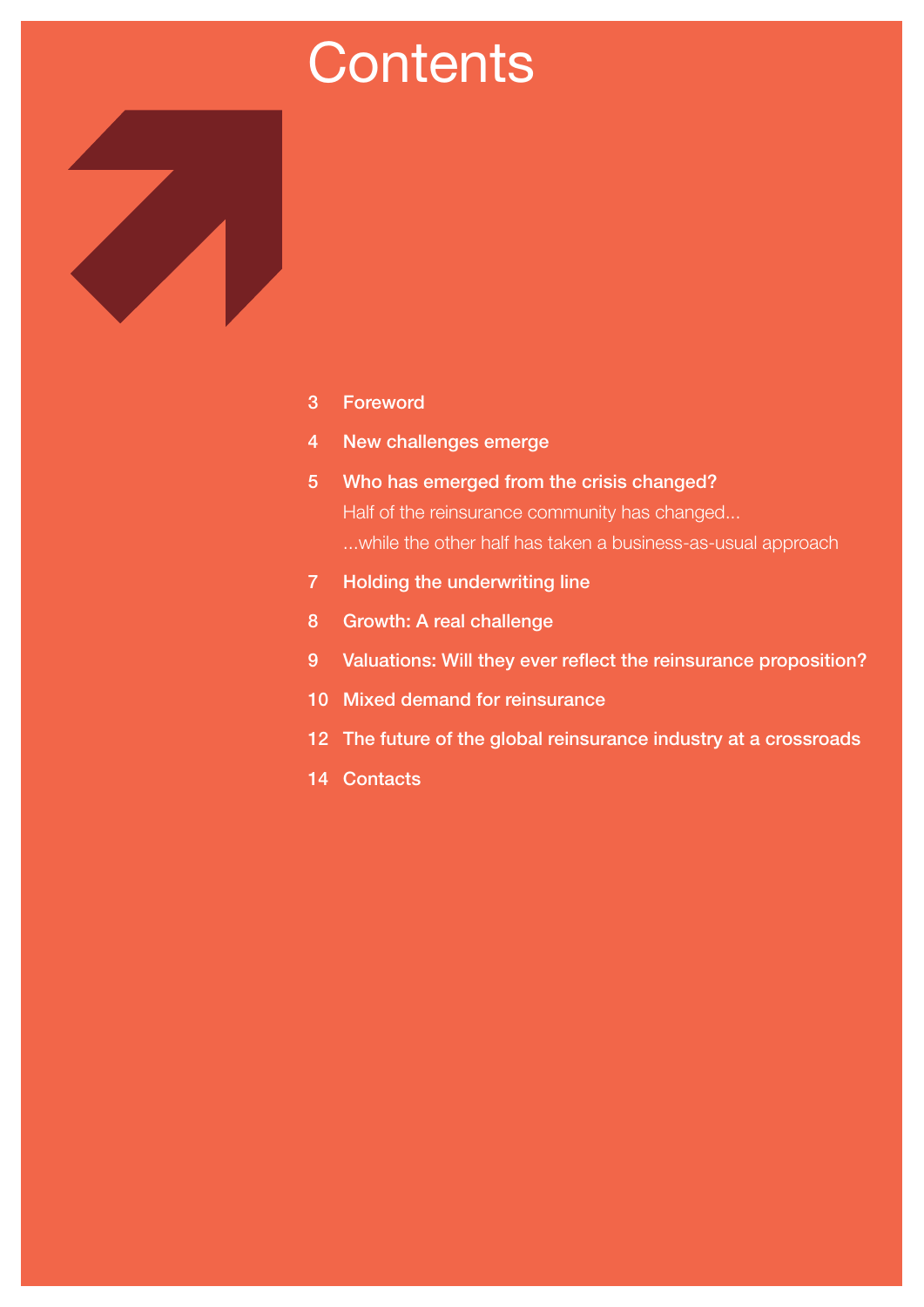# Foreword



David Law Global Insurance Leader PricewaterhouseCoopers LLP (UK)

In the aftermath of the financial crisis, the global reinsurance market has emerged relatively unharmed. Reinsurers largely stayed out of the spotlight and clearly demonstrated the robustness of the business model.

Having been tested in this way, it could be said now that there is little or no systemic risk to the market from this segment of the financial services sector. But, on the other hand, the tried and tested business model of reinsurers seems still to underwhelm the capital markets as, despite the success of the sector, stock is trading mostly at below book value – in other words, reinsurance is simply not being perceived as a sought-after investment.

The challenge to the reinsurance market now is to prove that it is a sector of value to investors as well as its client base, to demonstrate that it is sustainable, and to help the capital markets understand the value of the global reinsurance market.

To prepare this report, PricewaterhouseCoopers<sup>1</sup> interviewed 18 senior executives of leading P&C reinsurers in Europe, Bermuda and the United States and asked them to comment on the threats, challenges and opportunities that have emerged in the aftermath of the crisis.

Executives stressed innovation and differentiation as the way for them to remain robust and competitive going forward.

We would like to take this opportunity to thank all the CEOs and Presidents for sharing their insight and knowledge, which has allowed us to provide a global assessment on the state of the market, and to look towards the future.

PwC is committed to supporting the global reinsurance industry in the challenges the future brings and helping to develop value-creating, sustainable and responsible solutions to them.

### David Law

Global Insurance Leader

<sup>1</sup> PricewaterhouseCoopers refers to the network of member firms of PricewaterhouseCoopers International Ltd, each of which is a separate and independent legal entity.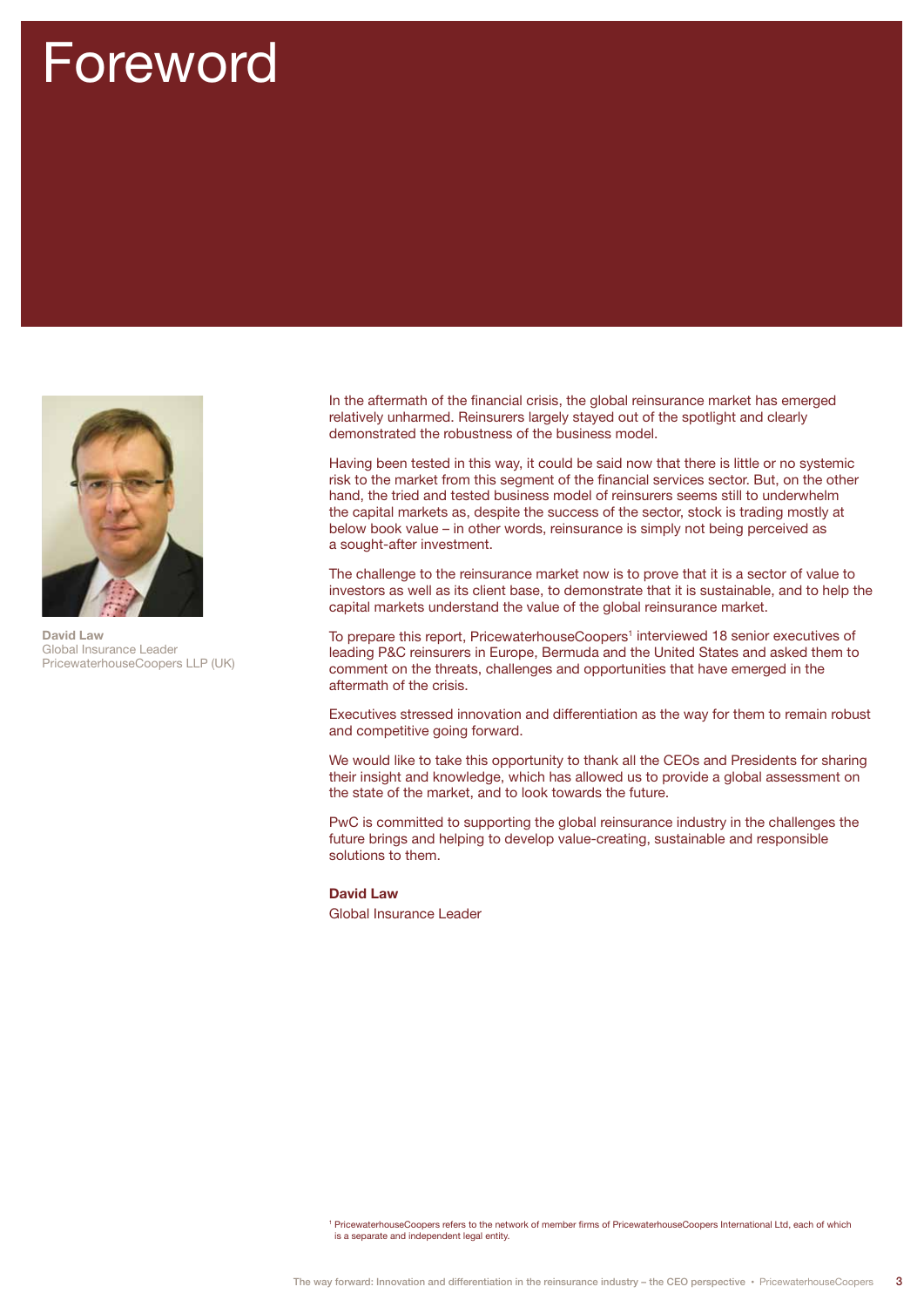# New challenges emerge

Reinsurers emerged relatively unscathed from the financial crisis, but now face a series of new challenges.

"Reinsurers are seeking to differentiate and innovate to stand out in the global market as they face the prospect of limited growth and continued market uncertainty – all while trading at depressed book values."

Achim Bauer, Partner, PricewaterhouseCoopers (UK)

Reinsurers need to differentiate and innovate to stand out in the global market as they face the prospect of limited growth and continued market uncertainty – all while trading at depressed book value. As the result of discussions with leading industry CEOs, Achim Bauer and Arthur Wightman consider the state of the market and the opportunities that lie ahead for industry leaders.

PwC heard that European reinsurers have started substantive adjustments to their strategy in order to respond to the problems faced in the market. These adjustments included plans to change the way they are doing business; some went as far as to say they were repositioning the risk transfer proposition as they analysed the emerging changes in the market.

Half of all executives surveyed said that their business model had changed following the financial crisis, with some Europeans citing the financial crisis as well as regulation issues such as Solvency II as driving factors for change.

In the US and Bermuda, most executives said that their fundamental business model had not changed as a result of the financial crisis. This perhaps reflects the different business mix between Bermuda/US companies and those in Europe as well as the impact to date of regulatory issues, such as Solvency II. There is agreement, however, in terms of the continuous evolution and enhancement of customer relationships, risk management and leadership on both sides of the Atlantic.

While the consensus was that the reinsurance marketplace has generally so far 'held the line' as the overall market has softened, many cited the possibility of failure to maintain underwriting discipline as a major threat to the industry.

The survey revealed that the most common challenges facing the industry were continued equity market volatility, inflation/deflation, interest rates and lack of growth – in fact 14 out of 18 executives surveyed did not see growth opportunities. They are also confronted with increased regulatory pressure, shareholders pressuring for return on investment, the challenges to be found with pricing and the soft market.

Many said that added to this is the prospect of a large catastrophic event, which in the current financial market could threaten the viability of some companies should they need to re-load.

A change in demand for risk management solutions has also been taking place, with some seeing an increased demand for more comprehensive, holistic and integrated solutions which include a financial perspective. This is partly influenced by Solvency II as well as specific requests from supervisors reacting to the crisis, but also, more fundamentally, by a revived focus on risk management and the effectiveness and materiality of risk management techniques.

Most executives stressed the need for innovation and differentiation as a way for them to remain robust and competitive.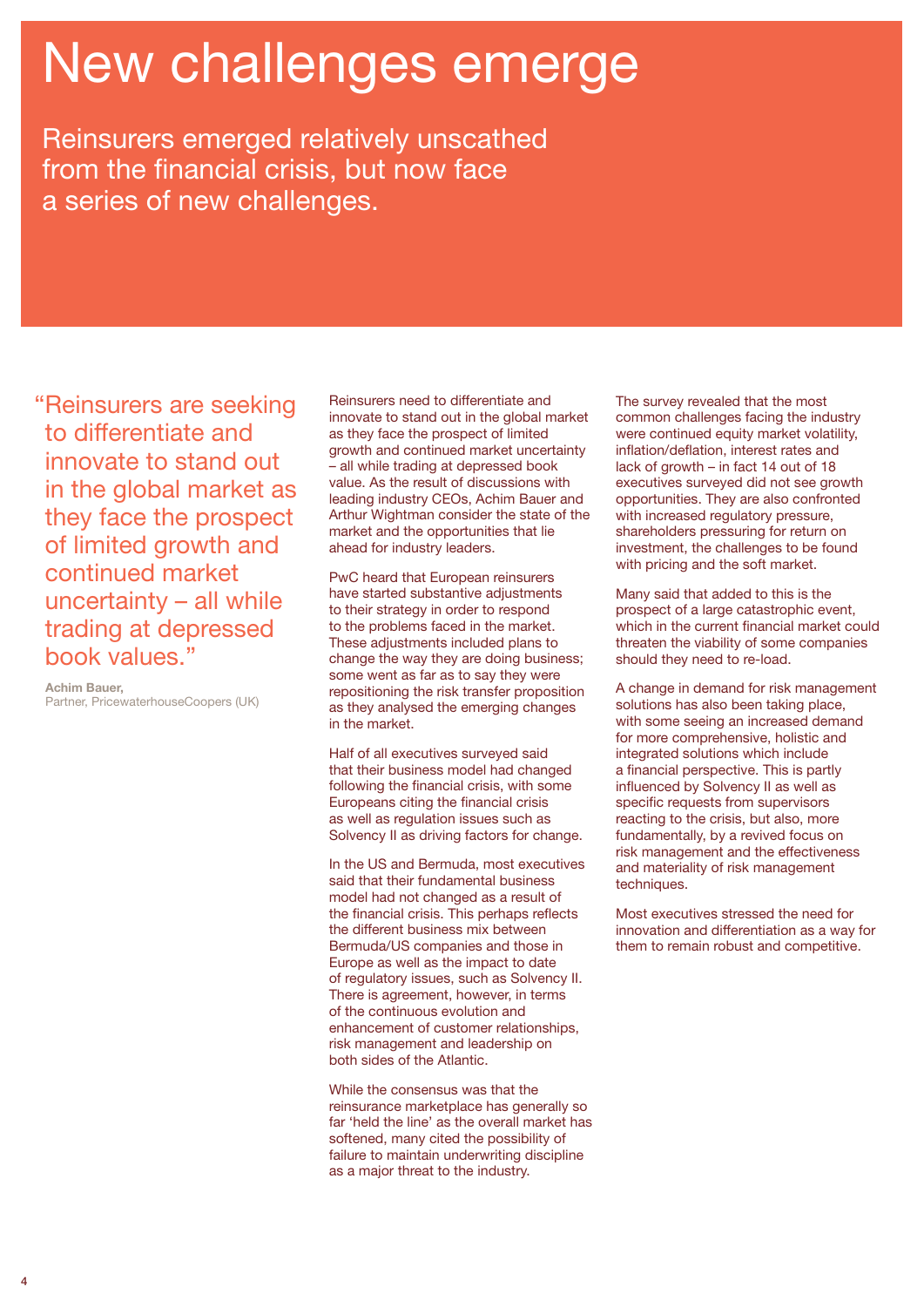# Who has emerged from the crisis changed?

While the financial crisis may have rocked economies throughout the world, the reinsurance market felt the pain on the asset side of the balance sheet and in an impact on share price.



The market can report that all claims have been met and no reinsurers ceased trading as a result of the global market turbulence.

The industry is split down the middle, however, when it comes to the question of whether the worst financial crisis since the Depression has had a significant impact on the way that they do business. Half of the executives surveyed by PwC reported changes in the way they operated, while the other half said their business model had not been affected.

One CEO said of the global financial crisis: "It was a non-event – hysteria rather than an event for the company."

### Half of the reinsurance community has changed...

50% of the companies in our global survey reported changes in the way they do business affecting the following areas:

- Underwriting and risk controls;
- Return on equity and asset management;
- Focus on capital management;
- Redefining risk appetite;
- Centralisation of core functions;
- Leveraging and expanding an already strong franchise;
- Helping clients change from within;
- Assessing emerging risk.

The focus on underwriting is closely linked to the broader financial markets challenge – as companies no longer see the investment returns of a few years ago, managing both sides of the balance sheet has never been more important.

One CEO said: "We are adapting the business model to be consistent with a foreseeable post-crisis environment. There is a focus on strong operating cash-flow production, combining growth and profitability across P&C and life. We are managing both sides of the balance sheet to minimise the loss while maximising the potential opportunity from economic and financial environment developments."

Return on equity has always been important, but shareholders are now pushing for tighter controls on both underwriting and asset management. Most reported a clearer focus on assets and the mitigation on specific asset risk scenarios, including a focus on diversification across the whole portfolio.

While most claimed that underwriting discipline was always a priority, there is renewed focus on improved underwriting controls due to the financial markets.

One CEO said: "We have an increased focus on underwriting for profit in order to achieve return on equity. Marginal business is therefore assessed far more keenly than before – each layer is priced and reviewed individually to demonstrate adequate return on equity."

The changing role of reinsurers is also seen as helping market participants to adapt and change from within. One market leader said: "The market is more and more moving towards a 'catalyst for change' role."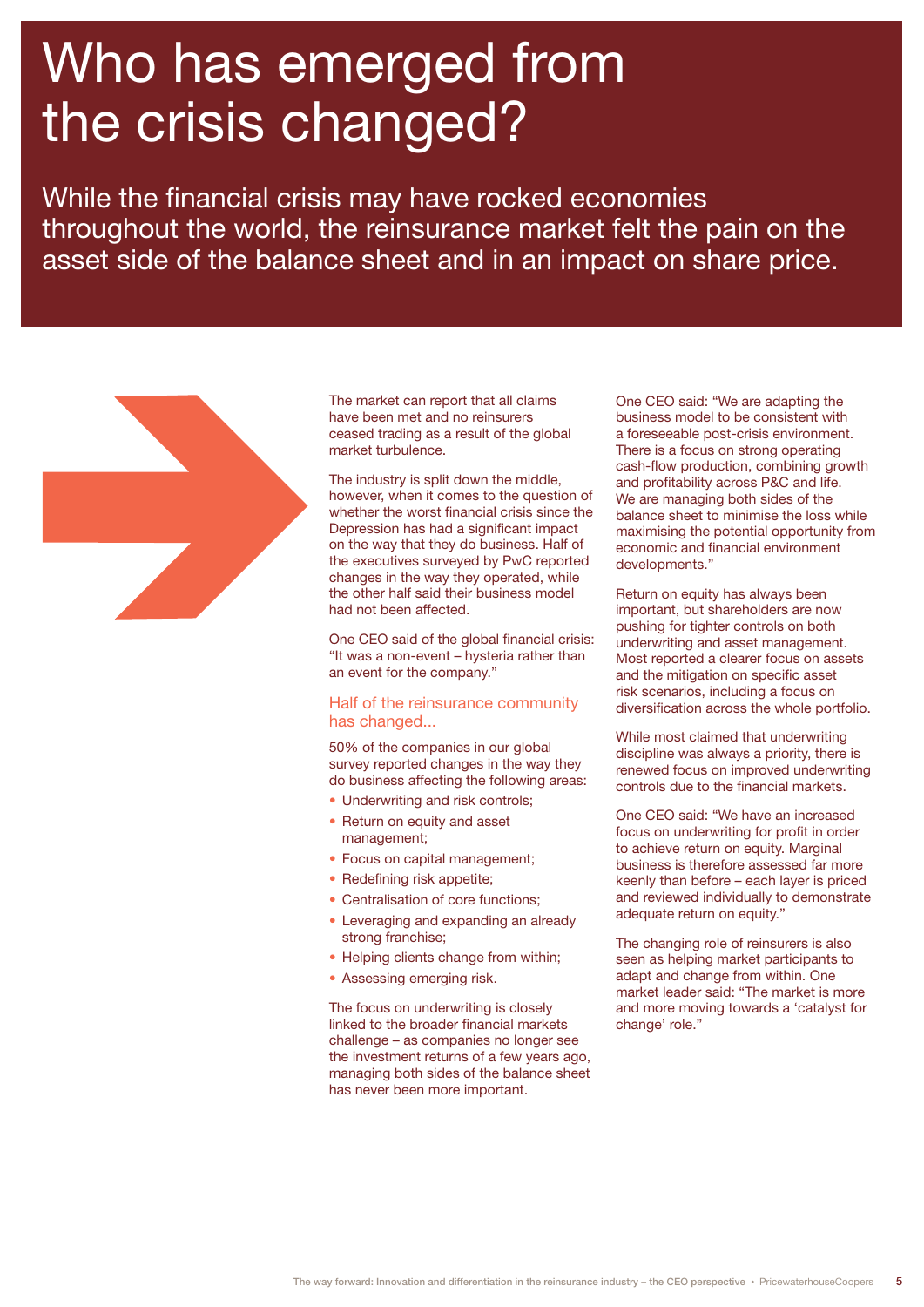

"The changing role of reinsurers is also seen as helping market participants adapt and change from within…" "...the market is more and more moving towards a 'catalyst for change' role."

Reinsurance CEO

One large reinsurer described its groupwide emerging risk approach as having four stages – identification, assessment, implementation and monitoring/control. After this, clear responsibilities are given to two governing bodies and the assessment methodologies they apply can vary in depth and scope.

The reinsurer added: "Thinking in scenarios plays an increasingly important role. These scenarios are rigorously conducted thought experiments on possible future situations. We have a robust limit framework in place that ensures our risks are sufficiently controlled and diversified, and we monitor limit usage, as well as capital and liquidity, under stress scenarios and take management actions according to these indicators. We manage the business according to our risk tolerance which states we aim 'to be able to continue to operate following an extreme loss event'."

Others were using the opportunities thrown up by the crisis to grow by further leveraging and expanding existing strong franchises, offering high-dividend yields and share buy backs.

One executive said: "We have seen more opportunities following the crisis, enabling us to expand our platforms (particularly in the US) and emphasising the importance to our clients to spread their reinsurance panel, which has allowed us to grow our business."

...while the other half has taken a business as usual approach

50% of executives said the financial crisis did not impact on their business, and added that they were already looking at technical results and had strong investment portfolios.

Some said that the financial crisis would have had a bigger impact had it coincided with a large loss event where major liquidity was needed. Even so, the impact would be limited as the investment portfolios are strong, said one reinsurance executive.

Many said their business was based on a business model that relied on sound risk management and the development of sustainable relationships with cedants and brokers.

Others noted that there had been an element of reflection and re-evaluation of risk management. Some executives said they had been more focused on evaluating the impact certain more recent catastrophic events may have had on their business model rather than on the economic crisis. One CEO said: "Some considerations and criteria have changed, but nothing fundamental, because we focus on technical results and cost in the absence of abundant investment income."

Some pointed to the changes they were making as being more driven by Solvency II and, as a result of this, they were refining and reviewing their capital model and risk and control environments.

This statement from one executive was typical: "Our business model is unchanged. On the margin, we have adjusted down our risk tolerances to recognise the risk that capital markets may not be 'open' following a large event. In general, the reinsurance industry weathered the economic crisis remarkably intact with one or two notable exceptions. The lesson was a simple one: to stick with what you know."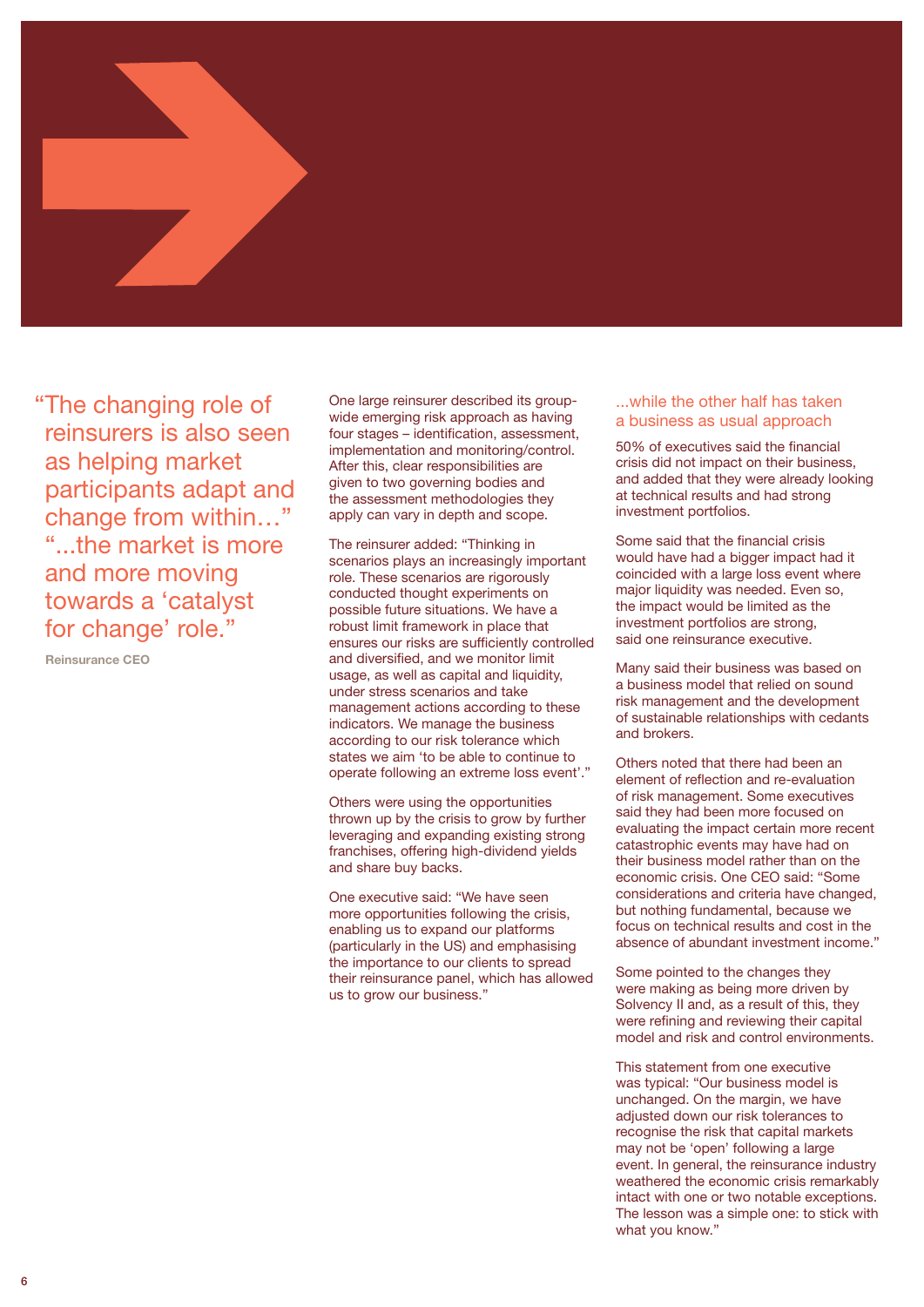# Holding the underwriting line

Reinsurance executives across the board agreed that the biggest threat to the market is reinsurance companies failing to maintain underwriting discipline in an increasingly competitive environment.

"The biggest challenge to the industry is to earn a return in excess of cost of capital – most reinsurers are not doing this and this is certainly unsustainable."

Reinsurance CEO

One executive told PwC: "One major threat is undisciplined underwriting pushing rates down below an acceptable return for the risk assumed. The market appears more rational and prudent this time, but that may not hold."

Allied to this were widespread concerns that current pricing and the soft market were not sustainable. There was a repeated emphasis on the need to focus on technical profitability and sound underwriting.

Financial market turmoil, inflation and pandemic risks were also identified by reinsurers as major perceived threats to the industry as a whole.

Key drivers of the changing risk landscape include new economic, technological, socio-political and environmental developments, as well as the growing interdependencies between them which can lead to an increasing accumulation of risk.

One leading reinsurer said: "In addition, there is a changing business environment to consider: liability and regulatory regimes continue to evolve, stakeholder expectations are strengthening and risk perception shifting."

Generally speaking, the dangers that the market factors into the reinsurance sector are:

- Excess capacity;
- Low interest rates;
- Lack of opportunity for growth;
- Shareholder pressure;
- Low return on equity;
- High cost of capital;
- Low investment returns:
- Exchange rate volatility;
- Systemic risk;
- Public debt bubble;
- Lack of innovation;
- Lack of differentiation:
- Risk accumulation.

One reinsurer said: "The biggest challenge to the industry is to earn a return in excess of cost of capital – most reinsurers are not doing this (and) this is certainly unsustainable."

Market cycle risk was also identified as a future threat (as well as a present one) as the industry was operating in a prolonged period of low investment returns. One executive alluded to the findings of an insurance analyst. He said: "It is the 'cheating phase' where there is a burning of prior-year reserves as an industry."

Another executive said an excess of capacity was the main threat and was caused by what appears to be a desire by insurers to convert to being reinsurers as a defensive mechanism "because that's where they see the best margins are to be made". He said this was self-defeating because it has simply led to too much capacity in the reinsurance market and the situation at some stage will need to correct itself.

In Europe, many pointed to regulatory pressure reflecting the concerns thrown up by Solvency II. A number said that big catastrophic events, particularly CAT aggregation, were high on their agenda. Others cited building relationships with customers as being key.

There were also real fears that in the US the Democratic administration would appoint a number of judges in the coming years. At the heart of this fear is the concern that Democratic-elected judges could result in a rolling back of some of the Tort reforms of recent years. These reforms are acknowledged as being at the heart of the improvement in US casualty results.

The cost and complexity of operations, lack of innovation and differentiation, systemic risk, the public debt bubble and exchange rate volatility were also added to the mix.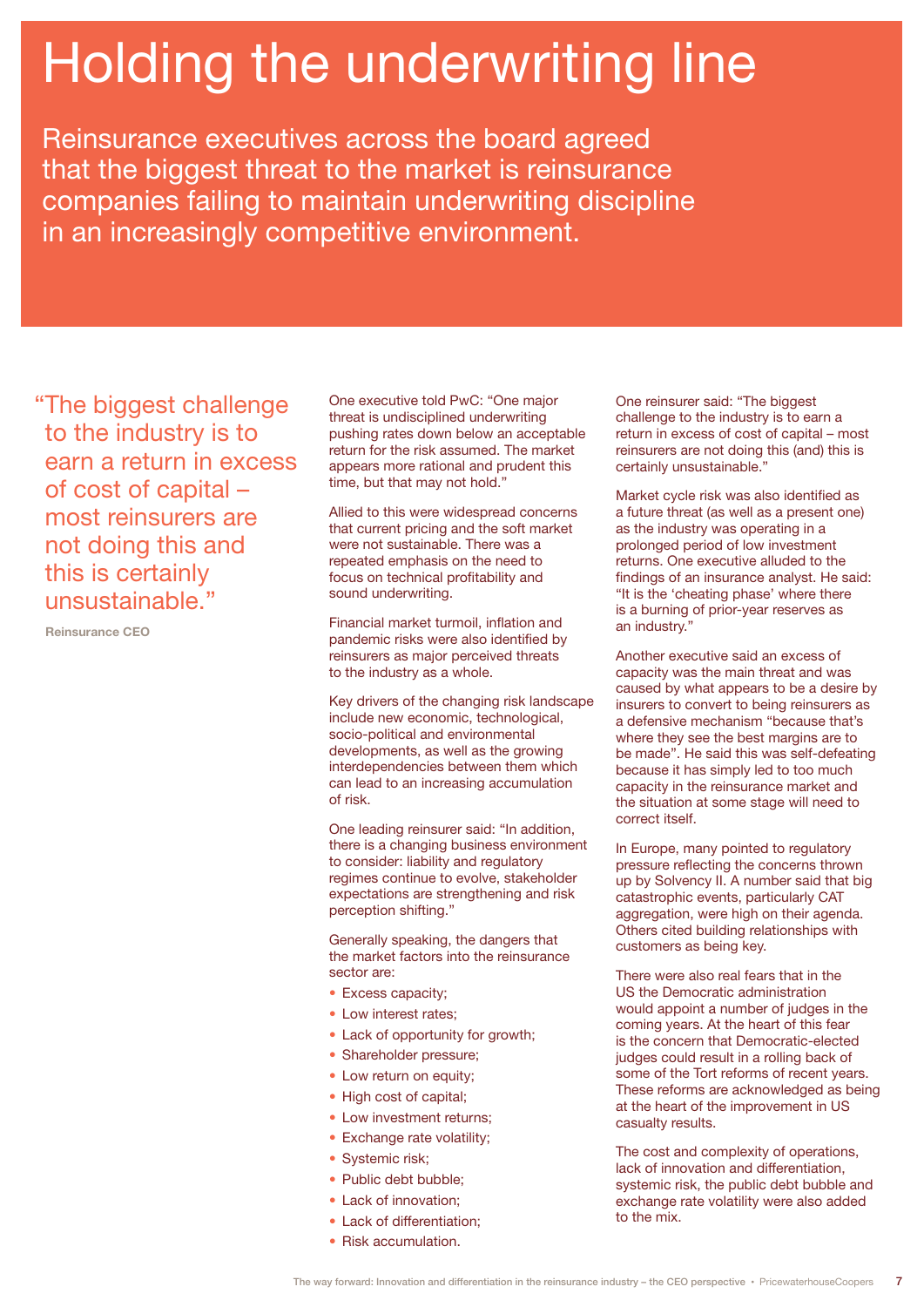# Growth: A real challenge

78% of executives who spoke to PwC said that they did not see potential for growth in the reinsurance industry in general, but there were specific areas where there might be increases in business such as speciality areas and emerging markets.

"There are always pockets of growth to be found, but the market is chasing those like fish chasing bread in a fish farm."

Reinsurance CEO

One executive pointed out: "In aggregate, it is a low-growth business."

Some reinsurers predicted that the demand for reinsurance would shrink rather than grow, painting a bleak picture for the future of the market.

"As economies develop, so the need for reinsurance will also expand," said one CEO. "However, as the marketplace consolidates, this then reduces the overall reinsurance premium volume. In general, whilst geographic markets are likely to expand, the long-term total volume of global reinsurance premium may decline as larger cedants in developed markets retain more risk and focus on protecting against catastrophic events only."

There are some lines and geographies where there is potential for growth, but some said too many were chasing after these pockets. One executive pointed to the present weak macroeconomic environment causing shrinkage in exposed values while at the same time insurance company balance sheets are stronger than ever, which suggests that less reinsurance is being purchased. He added: "There are always pockets of growth to be found, but the market is chasing those like fish chasing bread in a fish farm."

The other four executives were more bullish. The most upbeat of these CEOs said: "We see opportunities in traditional reinsurance business as well as innovative solutions such as insurance-linked securities, public-private partnerships and longevity solutions. We believe that the reinsurance industry is poised for growth across almost all markets and products. Of course, we believe emerging markets will grow at a faster rate than mature markets, but developed economies will remain significant in absolute terms."

Others were still optimistic but more cautious, seeing growth in specific speciality areas. There was, however, general agreement that it was becoming increasingly challenging to grow the top line in the current marketplace while producing adequate returns.

Warning about the risk of the rush of capacity into the market, one CEO said it would create a "perceived growth" but this would be short term. At some stage there will be a correction where insurers and reinsurers will need to take "a more equal share of the cake."

One CEO said there is potential for growth as asset values will continue to rise and an increasing number of people will be at risk. He pointed to the assertion by the National Oceanic and Atmospheric Administration (NOAA), part of the US Department of Commerce, that, in the US, 50% of the population now live within 50 miles of the coast.

There are also new risks, such as cyber risk, for which reinsurers are seeing opportunities to offer new types of cover. One executive pointed to growth potential from Solvency II and reinsurance credit, but said it was unclear whether broad diversification at lower levels (A) would count as much as limited diversification at upper rated levels (i.e. AAA).

Many said that only in the emerging markets was there real opportunity. But there was consensus that they are competitive to enter and investment needs to be long term. One CEO said on the emerging markets: "It is difficult to make money at the moment."

It also appears clear that, while these markets will be key growth engines for the longer term future, there are mixed views on the economic returns to be achieved from them for reinsurers in the next ten years.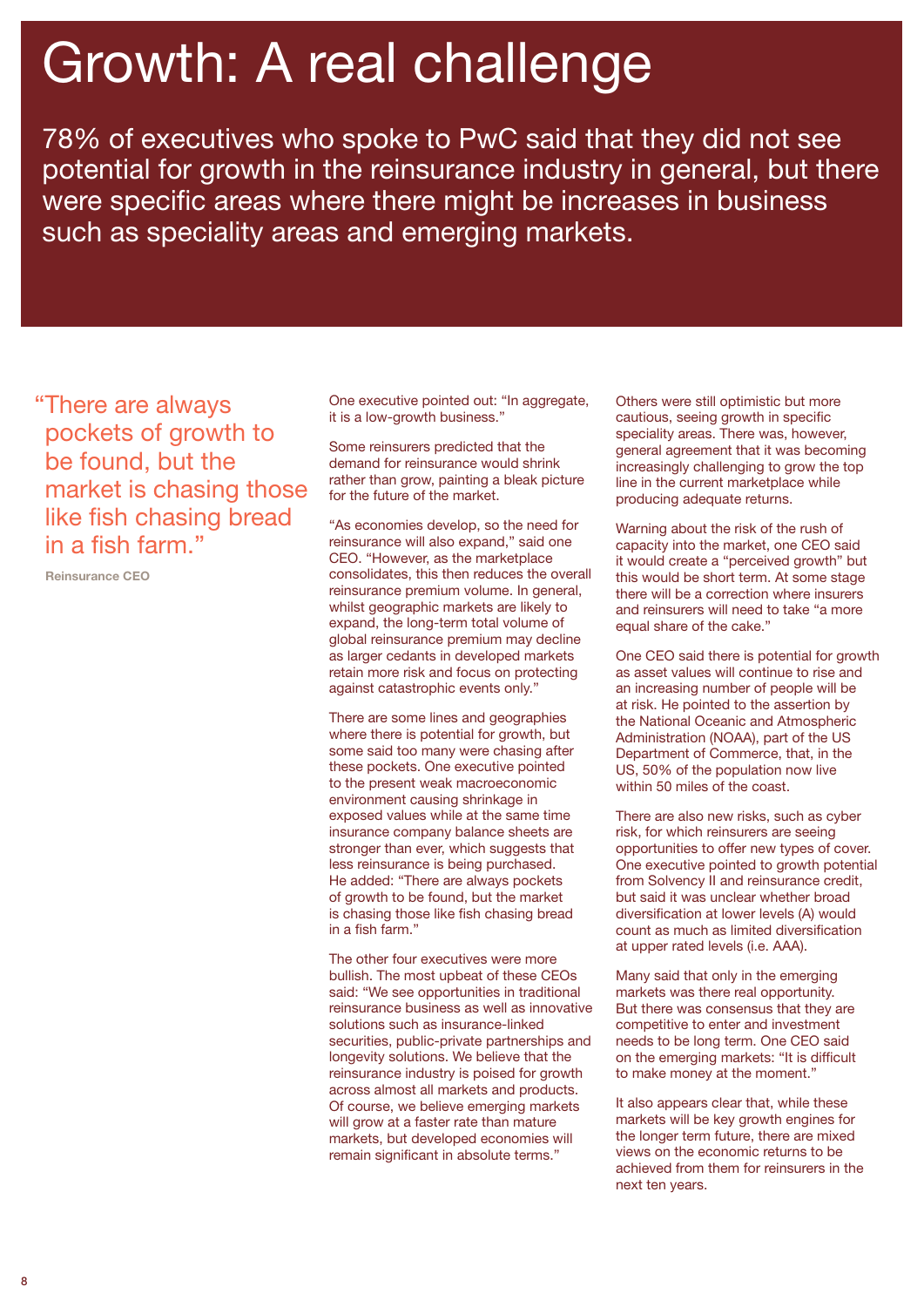# Valuations: Will they ever reflect the reinsurance proposition?

One of the major challenges facing reinsurance companies is that their stock is trading, in most cases, at below book value.

"I believe the gap is caused by lack of information and credibility – if risktaking companies are to be rationally valued they need to improve the reporting and disclosure of risks being taken."

Reinsurance CEO

When asked if global markets were undervaluing reinsurance companies, 13 of the 18 executives surveyed by PwC said "yes". One comment that reflected the mood of many CEOs was: "I believe that there is significant under-appreciated value in some quality reinsurers."

The following reasons were identified for this undervaluation:

- 1. Insurance companies are holding a large number of assets and being perceived as being risky (from an asset valuation perspective);
- 2. Concerns about sovereign debt, securitised assets, exposure to banks and equities;
- 3. Reinsurance company returns may be lower due to lower interest rates;
- 4. Reinsurers may have to hold more capital under new regulatory regimes and certain products may be less attractive;
- 5. There could be earnings volatility due to catastrophes;
- 6. The P&C pricing cycle.

Another reason cited by executives for undervaluation of stock was that the insurance industry is perceived to be opaque. One executive summed up the mood of many of those to whom PwC spoke: "I believe the gap is caused by lack of on-point information and credibility – if risk-taking companies are to be rationally valued they need to improve the reporting and disclosure of risks being taken."

Another executive said he thought the investor community appeared, at the moment, to value all reinsurers the same no matter what their business model. This highlights the opportunities that may exist for innovative reinsurance companies to differentiate themselves from the rest of the market.

The looming prospect of a catastrophe and the fear of lack of access to capital should there be a major event were also often cited as reasons for poor share price valuation. There was a feeling amongst some of those interviewed that some reinsurers might not survive such an event. One CEO said: "The default assumption is that the competitive environment will be with us for the foreseeable future and that only a significant loss that would destroy some book value would change the marketplace. Therefore, investors have 'priced' that assumption into their valuations. I believe that this undervalues many reinsurers as it fails to differentiate for performance."

Four of the executives said the markets had the right measure of the companies. One CEO said: "The discounts are there for a reason. There is perceived volatility in the reinsurance market – we have seen global rates reduce year on year with corresponding reduction on returns. Our view is that reinsurers are correctly valued in view of the recent downward rate movement in most classes."

One view expressed by executives in our survey is that the share prices reflect the fact that the insurance marketplace is shrinking, and insurance and reinsurance pricing continues to come down.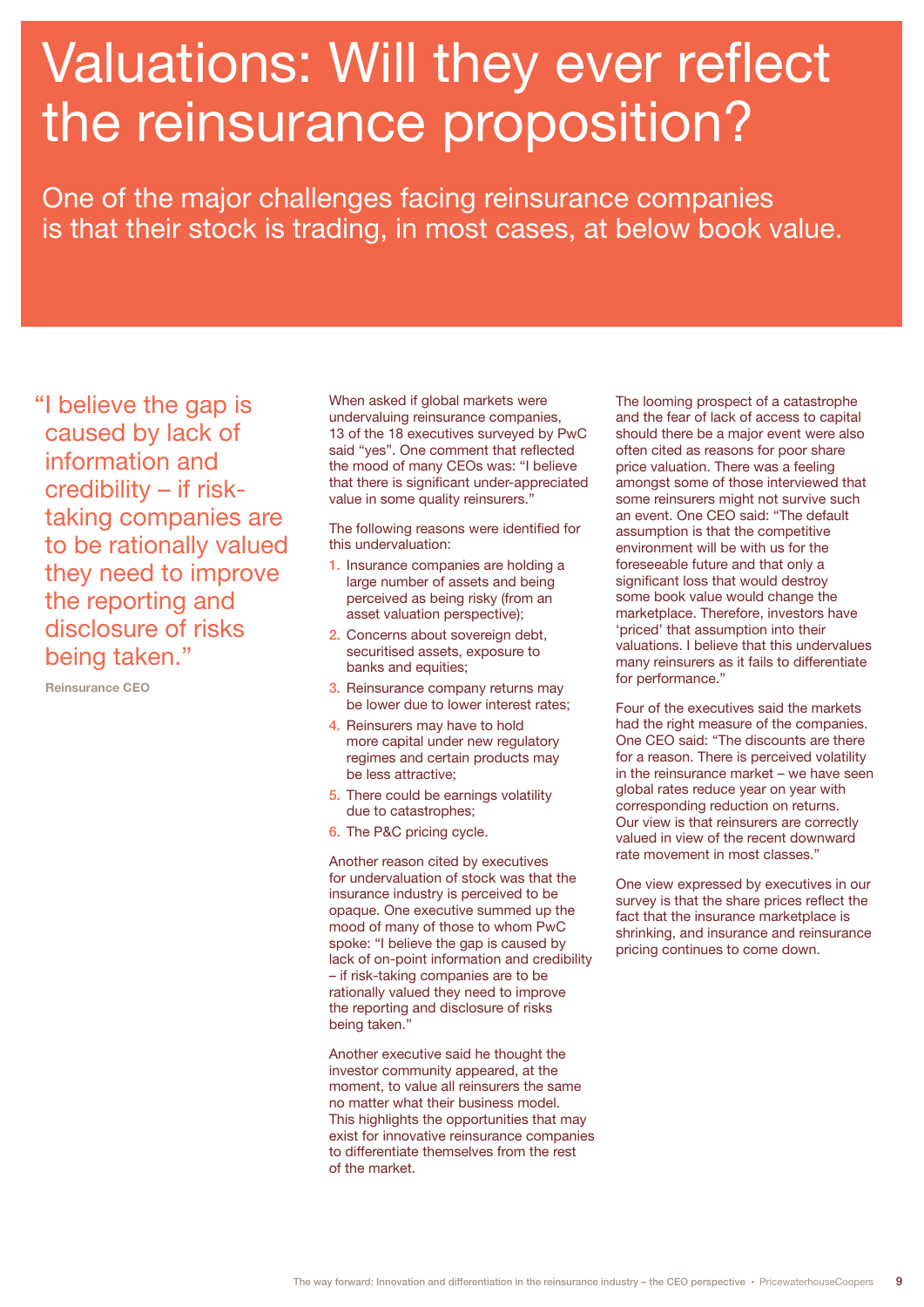# Mixed demand for reinsurance

On the question of whether the perceived need for reinsurance was 'up', 'down' or 'flat', there is no broad consensus of opinion among senior players in the market.

"We are in a period of increased risk awareness but that doesn't necessarily translate into more demand for risk transfer products simply due to budget constraints."

Reinsurance CEO

Our research showed that, depending on where companies operate and their lines of business, the perceived need for reinsurance can be up, down or flat simultaneously.

While clients and insurance companies are trying to keep costs down due to the recession and therefore retaining more risk, catastrophes, such as the earthquake in Chile and the Deepwater Horizon oil spill, have shown the value of reinsurance as a good risk management tool.

Three of the 18 executives said the perceived need for reinsurance was down. One executive explained: "It is definitely going down. The economy is still in the doldrums and reinsurance clients are getting larger, more sophisticated and have less need for standard quota share or excess of loss."

Five thought the need was up: "The demand for some trade-related lines of insurance fell last year as the recession has suppressed demand. But, if we don't get a double-dip in the economy, we are expecting to see demand go back up."

Other answers were mixed, with some executives saying the perceived need was flat or both up and down. One said: "We are in a period of increased risk awareness but that doesn't necessarily translate into more demand for risk transfer products simply due to budget constraints."

Another added: "Insurance demand is pretty inelastic, so rather flat. For reinsurance, the rebound in asset markets has strengthened insurer balance sheets and therefore reduced reinsurance needs relative to 18 months ago."

Three said the perceived need was up – but not everywhere: "In general insurance and reinsurance need is perceived as 'up' as the economies are recovering and are impacted by increased loss activity in the first half of 2010. However, the picture is not consistent, e.g. slower recovery in commercial/industrial insurance."

The split view continued: "It depends on your view: in Chile, following the earthquake, awareness and demand for insurance is naturally high in the local market. The danger here though is that global reinsurers are deluding themselves if they think this is a 'local' loss from their perspective – the Chile loss has spread across the whole reinsurance market yet there has been no discernible rate movement by reinsurers. Whilst this may result in continued purchasing of reinsurance, this can't be sustainable at current rating in the long term.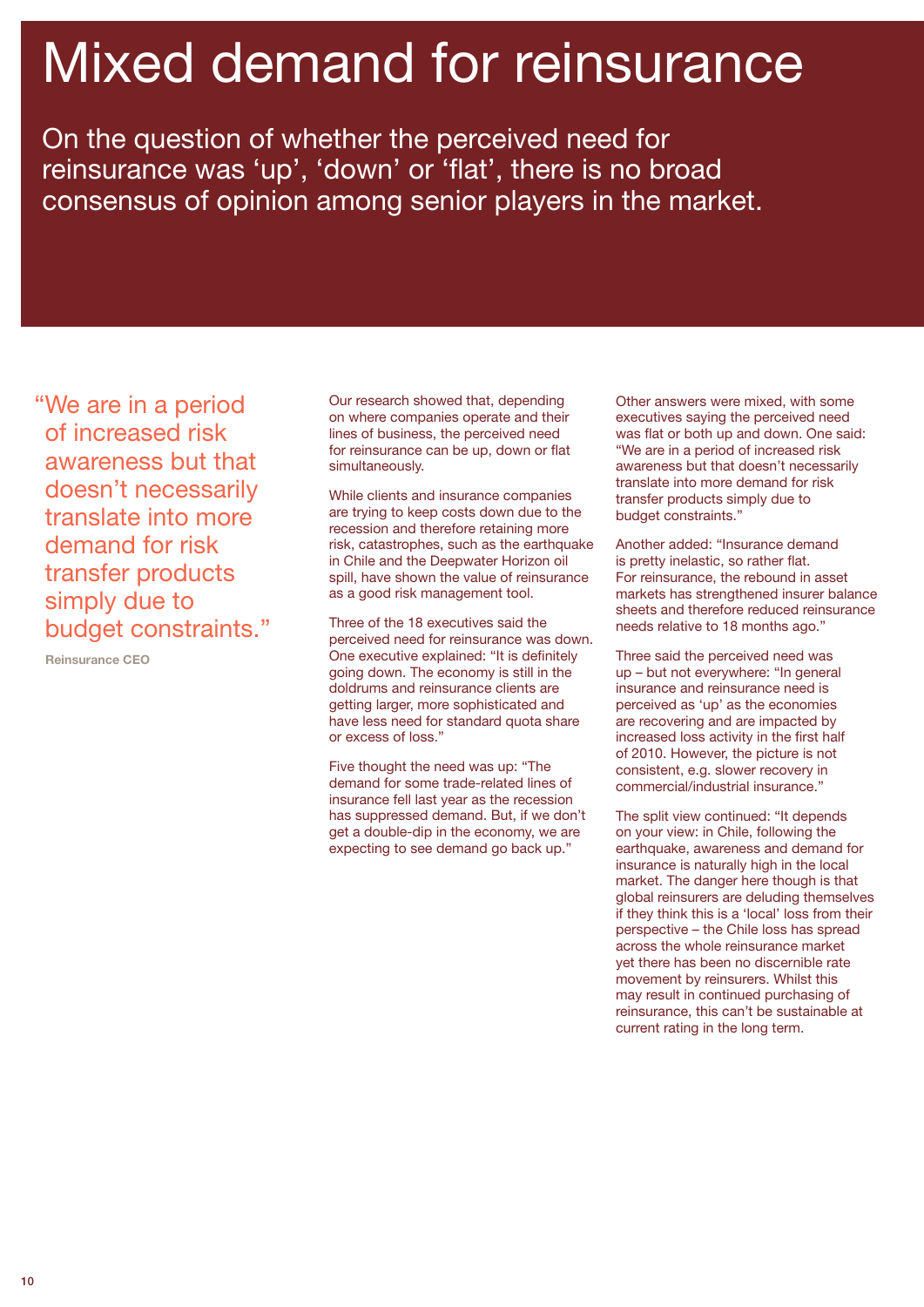"Reinsurers need to be more transparent and explain the cost drivers of their business. Creating true partnerships between reinsurers and clients helps with this perception as well."

Reinsurance CEO

"Following Deepwater Horizon, the need for reinsurance is perceived to be high, but this is very unlikely to be matched by spend. Rate change in the Marine Energy Liability market is anywhere between +25 – 100%, which means that reinsurance spend is increasingly under the microscope, and for this market in particular, there will be an increased focus on self insurance, risk management and alternative ways of mitigating likely loss."

The market was split down the middle over the question of whether the cost of reinsurance is too high.

One CEO pointed to a good reason the market might be split on this subject: "As with all markets, buyers will always perceive prices to be too high and sellers too low."

Most said that pricing was linked to the risk. Getting clients to understand the process and the cost of capital was key, particularly in excess of loss situations where there may not have been a loss for a number of years. One said: "Reinsurers need to be more transparent and explain the cost drivers of their business. Creating true partnerships between reinsurers and clients helps with this perception as well."

One executive added: "The reinsurance market has proven itself pretty adept at pricing itself at or about the right level over time, albeit with a lag at other sides of the market cycle. Anyone who argues that prices are too high in this market simply doesn't understand the underlying risk and/or the requirement to earn a reasonable risk-adjusted return on capital."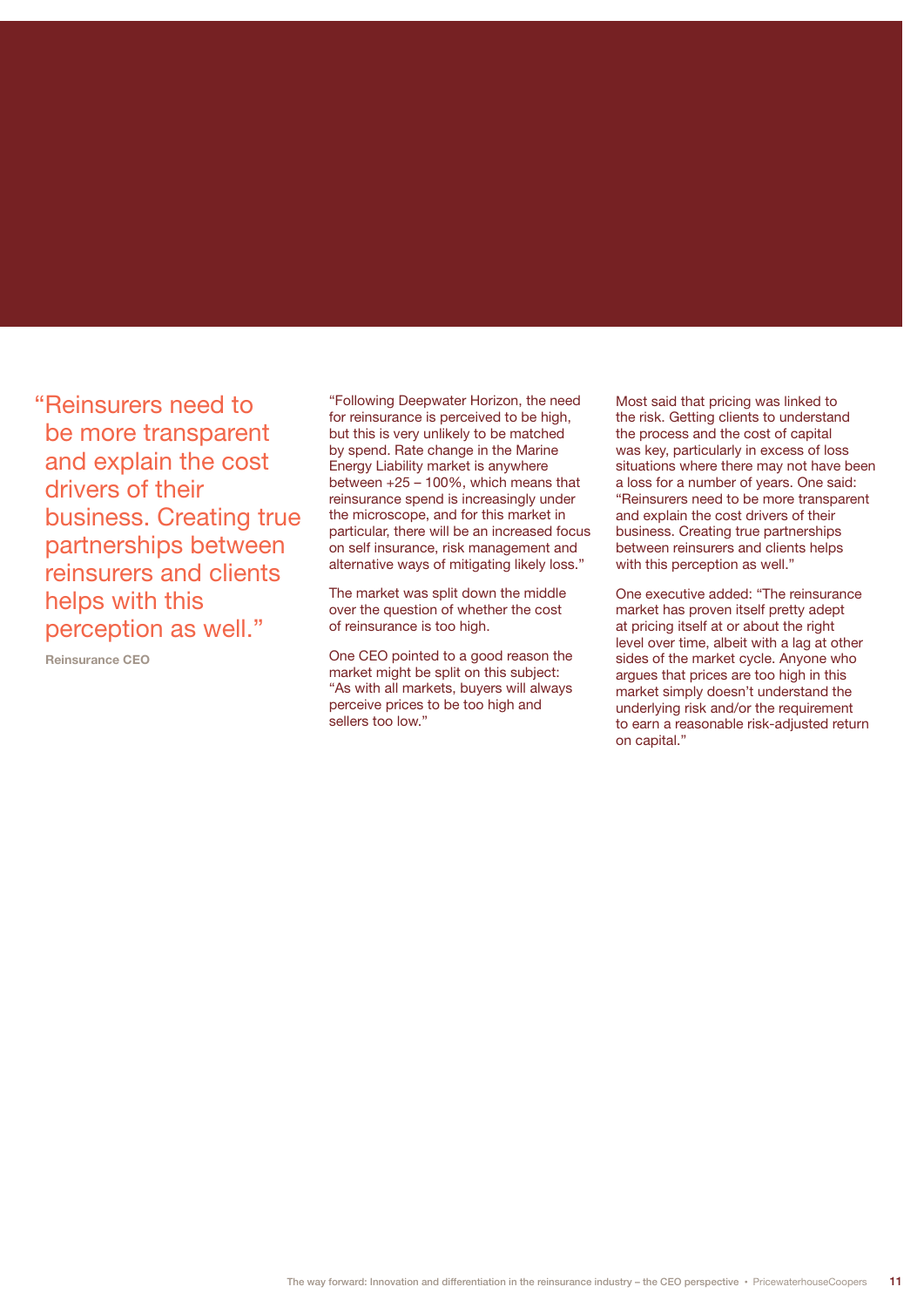# The future of the global reinsurance industry at a crossroads

The PwC CEO survey illustrates the considerable level of variation on the assessment and impact of what will influence the future of the global reinsurance industry.

"There appears to be no emerging consensus for the direction of the global reinsurance market. However, given a constantly evolving landscape of risk, those business models that will be successful will be the ones that are nimble to demand and opportunity and can consistently define and execute the full risk transfer proposition to an entire spectrum of stakeholders: customers, investors and regulators."

Most notably there appears to be a potential divide between the global reinsurance markets – with Europe on one side and Bermuda and the US on the other. This may be because the markets are considering new strategic directions.

There appears to be no emerging consensus for the direction of the global reinsurance market. However, given a constantly evolving landscape of risk, those business models that will be successful will be the ones that are nimble to demand and opportunity and can consistently define and execute the full risk transfer proposition to an entire spectrum of stakeholders: customers, investors and regulators.

Four key issues have been singled out as potential catalysts for change:

- Dynamically evolving risk landscape;
- Marginal increase or even stagnation of traditional risk transfer volumes combined with an unsustainable pricing level across almost all lines of business;
- Increased recognition of the need to adapt strategies, business models, risk assessment and underwriting methodologies;
- A need to develop, execute and communicate transparent, aligned, sustainable and responsible corporate strategies in response to the different requirements of stakeholders.

Without a logical or methodical response to these issues, the reinsurance market risks being marginalised as a major provider of contingent capital. The result of this may be the continued commoditisation of risk management and reduced access to capital markets.

Once more, the market will have to ask a difficult question: "Can the reinsurance industry diversify and transform risks more efficiently and cost effectively than the capital markets?"

Arthur Wightman, Partner, PricewaterhouseCoopers (Bermuda)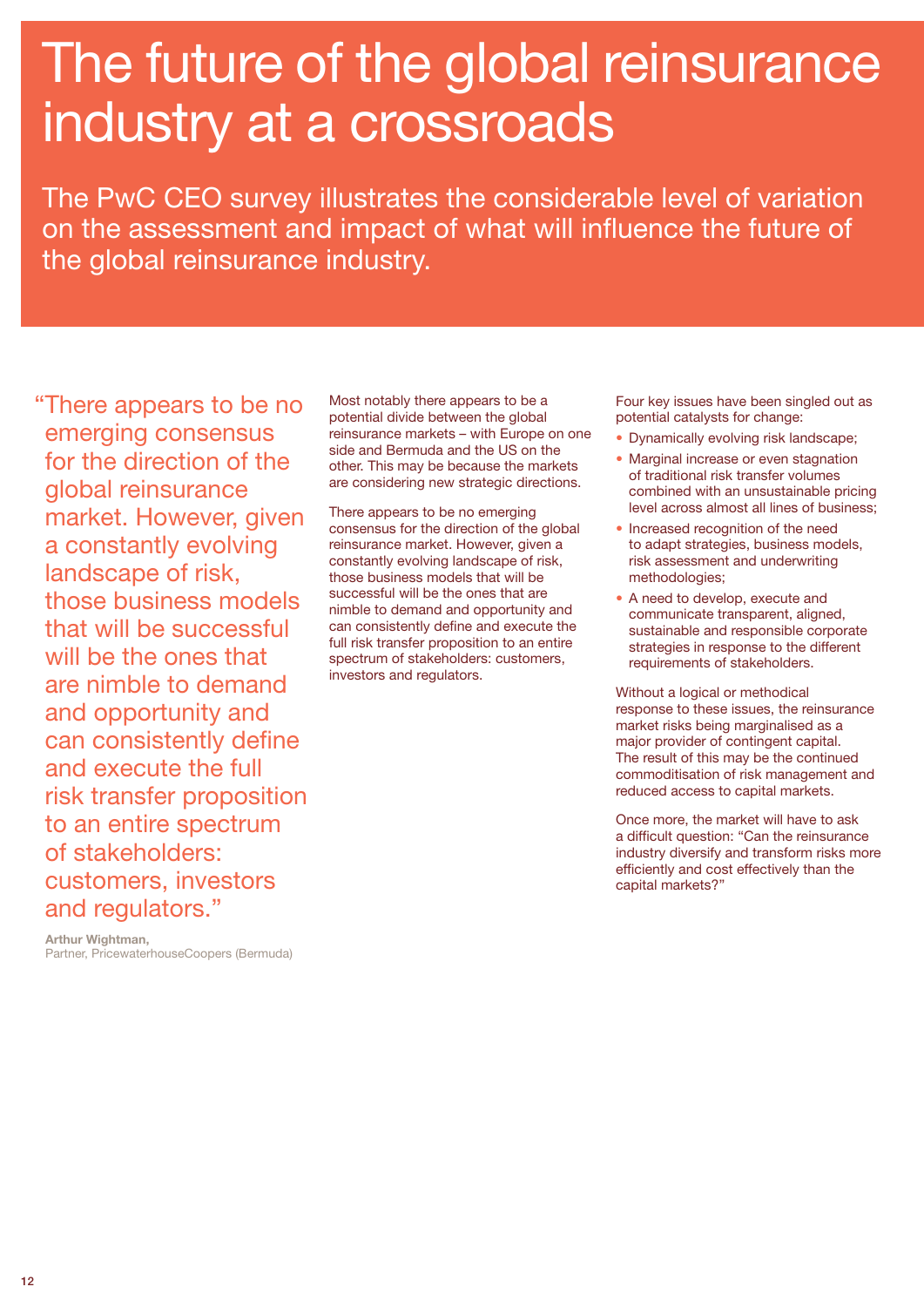"The winners will be those that are focused on and succeed through innovation and differentiation – anticipating future trends and assessing demand in the evolving global risk landscape."

Achim Bauer, Partner, PricewaterhouseCoopers (UK)

With the advent of the economic crisis, the ground has been prepared for repositioning the way companies deal with risk management. The dramatic and dynamic change in the global risk landscape provides for both a challenge and an opportunity. The global reinsurance industry has a pivotal role to play in the changing global economy.

Leaders in the market recognise that the change in the demand for risk transfer that will come out of this will require a comprehensive effort to protect current platforms while transforming the existing models to capture the full potential of this emerging opportunity.

The industry will need to change its attitude from responding to transactional risk transfer requests to creating risk management partnerships which will help expand the boundaries of insurability as well as offering capacities suited to meeting the future demand for risk transfer.

Some fundamental questions need to be considered:

- What risks will be significant in the future?
- How can the global reinsurance industry add value? And what value parameters need to be applied?
- How can the fundamental differentiators in risk management – intellectual capital, risk analytics, underwriting experience – be brought to the forefront again, developed further and leveraged strategically?
- Which business model is best suited to adapt to new emerging parameters?
- Is the current structure of the risk transfer process still adequate to respond to the new demand?
- How does the diverse stakeholder community need to be addressed to enable a mutually sustainable, long term and value-adding relationship?
- Why are the markets once again waiting for another major event to remove the excess capital and turn around another soft cycle?

Reinsurance executives now have a real opportunity to avoid history repeating itself and focus on re-establishing and repositioning the economic value of risk transfer. As in any other sector, the winners will be those that are focused on and succeed through innovation and differentiation – anticipating future trends and assessing demand in the evolving global risk landscape.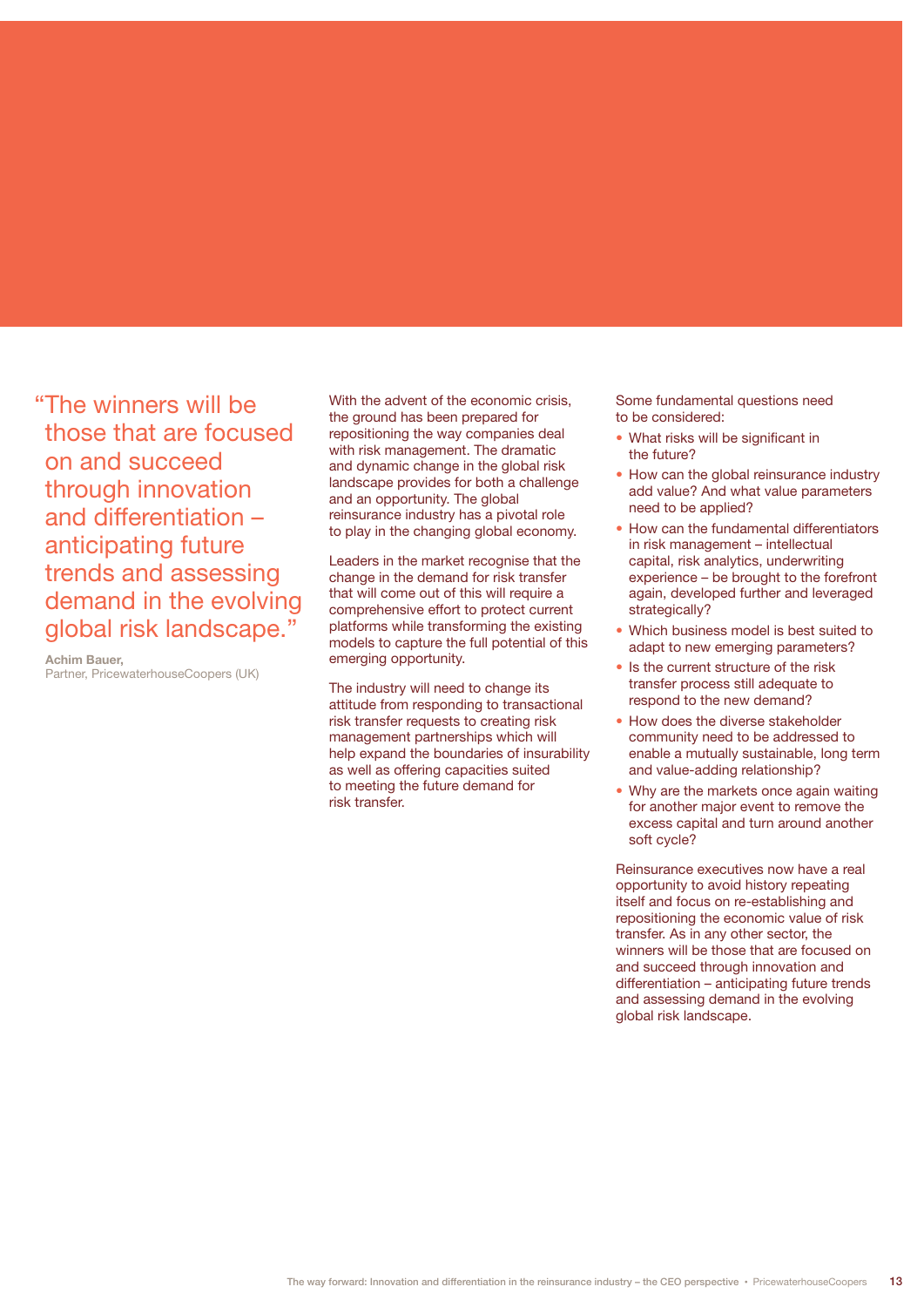# **Contacts**

### Editorial Team

If you would like to discuss the issues raised in this publication in more detail, please speak to your usual contact at PwC or call one of the editorial board members below.



Achim Bauer **Partner** PricewaterhouseCoopers (UK) +44 20 7212 1405 achim.r.bauer@uk.pwc.com



Arthur Wightman Partner PricewaterhouseCoopers (Bermuda) +1 441 299 7127 arthur.wightman@bm.pwc.com

### Global Insurance Leader

David Law Partner PricewaterhouseCoopers LLP (UK) +44 131 524 2379 david.law@uk.pwc.com

### Global Reinsurance Team

### Global Reinsurance Leader

Caroline Foulger Partner Global Reinsurance Leader PricewaterhouseCoopers (Bermuda) +1 441 299 7103 caroline.j.foulger@bm.pwc.com

### Bermuda

Arthur Wightman Partner PricewaterhouseCoopers (Bermuda) +1 441 299 7127 arthur.wightman@bm.pwc.com

### Canada

Jonathan Simmons Partner PricewaterhouseCoopers (Canada) +1 416 869 2460 jonathan.simmons@ca.pwc.com

### Europe

Achim Bauer **Partner** PricewaterhouseCoopers (UK) +44 20 7212 1405 achim.r.bauer@uk.pwc.com

### **Singapore**

Graham Lee Partner PricewaterhouseCoopers (Singapore) +65 6236 3378 graham.lee@sg.pwc.com

### **Switzerland**

Mark Humphreys Partner PricewaterhouseCoopers (Switzerland) +41 58 792 2379 mark.j.humphreys@ch.pwc.com

### United Kingdom

Gavin Phillips Partner PricewaterhouseCoopers (UK) +44 20 7804 9988 gavin.phillips@uk.pwc.com

### United States

Daniel Grady Partner PricewaterhouseCoopers (US) +1 441 299 7166 d.grady@bm.pwc.com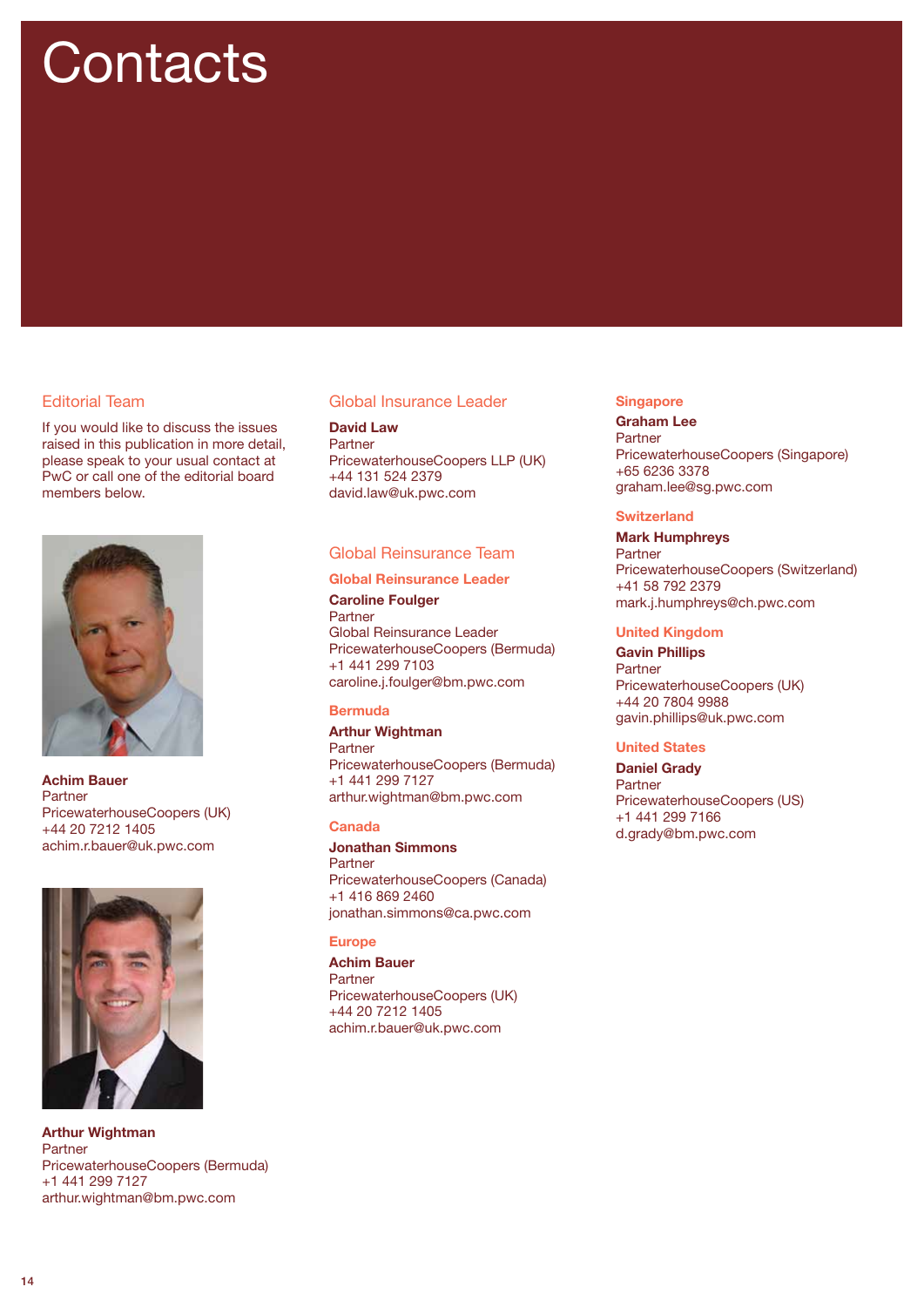"The challenge to the reinsurance market now is to prove that it is a sector of value to investors as well as its client base, to demonstrate that it is sustainable, and to help the capital markets understand the value of the global reinsurance market."

Caroline Foulger Global Reinsurance Leader PricewaterhouseCoopers (Bermuda)